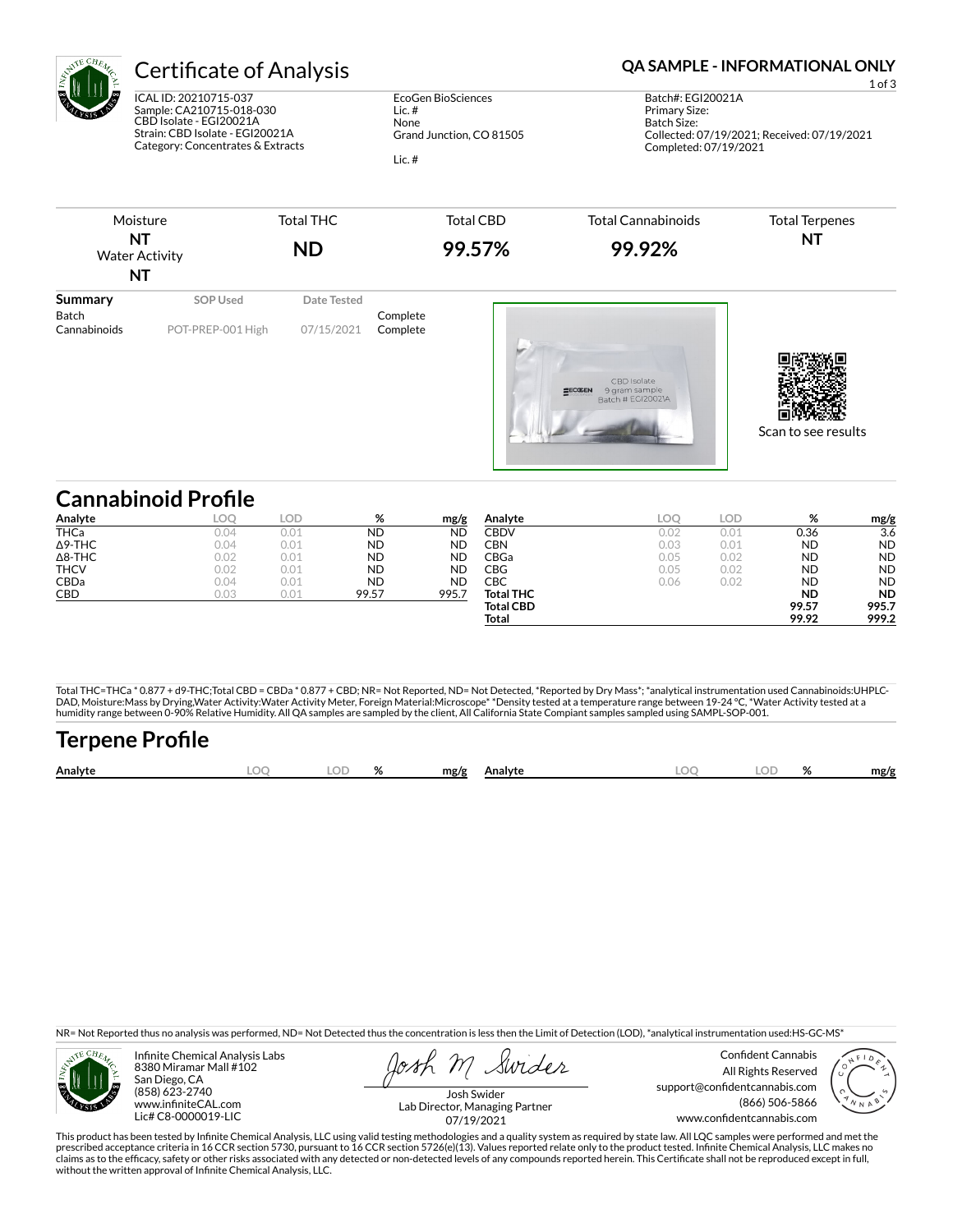

ICAL ID: 20210715-037 Sample: CA210715-018-030 CBD Isolate - EGI20021A Strain: CBD Isolate - EGI20021A Category: Concentrates & Extracts

EcoGen BioSciences Lic. # None Grand Junction, CO 81505 Lic. #

## Certificate of Analysis **Certificate of Analysis QA SAMPLE - INFORMATIONAL ONLY**

2 of 3 Batch#: EGI20021A Primary Size: Batch Size: Collected: 07/19/2021; Received: 07/19/2021 Completed: 07/19/2021

### **Residual Solvent Analysis**

| Category 1 | $\sim$<br><u>.</u> | -91 | Limit | Status | Category | OO | LOD | .imit | <b>Status</b> | Category 2 | nn<br>$\sim$ | LOD | .imi | Status |
|------------|--------------------|-----|-------|--------|----------|----|-----|-------|---------------|------------|--------------|-----|------|--------|
|            |                    |     |       |        |          |    |     |       |               |            |              |     |      |        |

NR= Not Reported thus no analysis was performed, ND= Not Detected thus the concentration is less then the Limit of Detection (LOD) ,\*analytical instrumentation used=HS-GC-MS\*

### **Heavy Metal Screening**

| $\widehat{\phantom{m}}$<br><b>All</b><br>$-\!\!\smile$<br>$\sim$ | $\sqrt{2}$<br>LUD | Limit | status |
|------------------------------------------------------------------|-------------------|-------|--------|
|                                                                  |                   |       |        |

NR= Not Reported thus no analysis was performed, ND= Not Detected thus the concentration is less then the Limit of Detection (LOD) , \*analytical instrumentation used:ICP-MS\*

### **Microbiological Screening**

| 'esult | LUS. |
|--------|------|
|        |      |

ND=Not Detected; \*analytical instrumentation used:qPCR\*



Infinite Chemical Analysis Labs 8380 Miramar Mall #102 San Diego, CA (858) 623-2740 www.infiniteCAL.com Lic# C8-0000019-LIC

Josh M Swider

Confident Cannabis All Rights Reserved support@confidentcannabis.com (866) 506-5866 www.confidentcannabis.com



Josh Swider Lab Director, Managing Partner 07/19/2021

This product has been tested by Infinite Chemical Analysis, LLC using valid testing methodologies and a quality system as required by state law. All LQC samples were performed and met the prescribed acceptance criteria in 16 CCR section 5730, pursuant to 16 CCR section 5726(e)(13). Values reported relate only to the product tested. Infinite Chemical Analysis, LLC makes no<br>claims as to the efficacy, safety o without the written approval of Infinite Chemical Analysis, LLC.